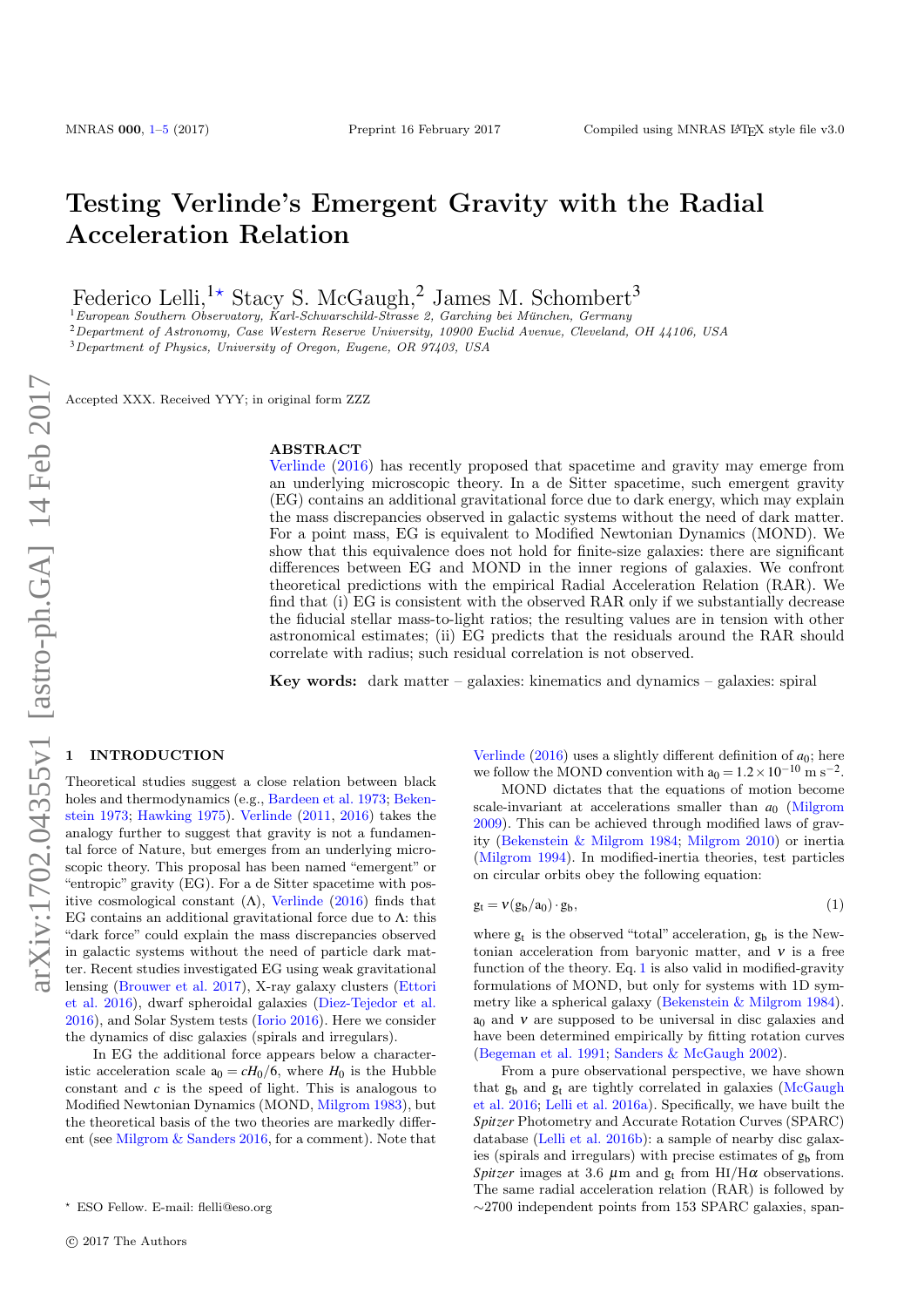## L2 F. Lelli et al.



Figure 1. Top panels: rotation curves for exponential discs using Newtonian dynamics (dotted line), MOND (dashed line), and EG (solid line). The mass and scale length of each disc model are indicated at the top. Bottom panels: the location of the model galaxies on the radial acceleration relation. The blue scale represents ∼2700 datapoints from 153 disc galaxies [\(McGaugh et al.](#page-3-15) [2016;](#page-3-15) [Lelli et al.](#page-3-16) [2016a\)](#page-3-16). The lines have the same meaning as in the top panels.

ning ∼5 dex in baryonic mass and ∼4 dex in baryonic surface density. Other types of galaxies (ellipticals, lenticulars, and dwarf spheroidals) follow the same relation as SPARC galaxies [\(Lelli et al.](#page-3-16) [2016a\)](#page-3-16). Hence, the RAR seems to be a universal law for galactic systems.

Here we show that EG leads to the following equation:

$$
g_t = f(g_b/a_0; r) \cdot g_b,\tag{2}
$$

where  $f$  is specified by the theory and contains an explicit dependence on galaxy radius. This implies that (i) mass discrepancies are higher in EG than MOND (Figure [1\)](#page-1-0), (ii) the RAR should have some intrinsic thickness and the residuals should correlate with radius (Figure [2\)](#page-2-0).

#### 2 RESULTS

#### 2.1 General Equations

We start from Eq. (7.40) of [Verlinde](#page-4-0) [\(2016\)](#page-4-0), which relates the apparent dark mass  $M_D$  to the baryonic mass  $M_b$  for spherically symmetric systems:

<span id="page-1-1"></span>
$$
\int_0^r \frac{GM_{\rm D}^2(\hat{r})}{\hat{r}^2} d\hat{r} = M_{\rm b} a_0 r. \tag{3}
$$

If we differentiate Eq[.3](#page-1-1) with respect to *r* and multiply both terms by  $G/r^2$ , we can easily derive the gravitational acceleration from the apparent dark component:

$$
g_D = \frac{GM_D}{r^2} = \sqrt{a_0} \sqrt{g_b + \frac{G}{r} \frac{\partial M_b}{\partial r}}.
$$
\n(4)

Hence, the total centripetal acceleration is given by

$$
g_t = g_b + g_D = g_b \left( 1 + \sqrt{\frac{a_0}{g_b}} \sqrt{1 + \frac{G}{g_b r} \frac{\partial M_b}{\partial r}} \right).
$$
 (5)

<span id="page-1-0"></span>[Verlinde](#page-4-0) [\(2016\)](#page-4-0) considers the case of a point mass distribution where  $\partial M_b/\partial r = 0$ . When  $g_b \ll a_0$ , one recovers the well-known equation for the deep MOND regime:

$$
g_t = \frac{V^2}{r} = \sqrt{a_0 g_b}.\tag{6}
$$

<span id="page-1-3"></span>This naturally explains the observed baryonic Tully-Fisher relation:  $V^4 = a_0 G M_b$  [\(McGaugh et al.](#page-3-18) [2000;](#page-3-18) [Lelli et al.](#page-3-19) [2016c\)](#page-3-19). In actual galaxies, the point-mass approximation is sensible only at very large radii. In the following, we consider a more realistic case where the baryonic mass distribution is extended and symmetric around the center. In such cases,  $M_b$  is a monotonically increasing function of  $r$ , reaching an asymptotic limit in order to give a finite mass. Hence,  $\partial M_b/\partial r$  is always positive and tends to zero for large *r*. Clearly, Eq. [5](#page-1-2) can be generalized by Eq. [2.](#page-1-3)

#### 2.2 Disc Models

Eq. [5](#page-1-2) could be tested by fitting individual disc galaxies, where  $g_t$ ,  $g_b$  and  $\partial M_b/\partial r$  are known from observations (e.g., [Lelli et al.](#page-3-17) [2016b\)](#page-3-17). Here, we limit ourselves to a general analysis using the RAR. A statistical analysis has the advantage that observational uncertainties on single objects (like the assumed distance and inclination) are averaged out.

We stress that Eq. [5](#page-1-2) is formally valid for spherically symmetric systems. In Newtonian dynamics [\(Binney &](#page-3-20) [Tremaine](#page-3-20) [1987\)](#page-3-20) as well as in MOND [\(Brada & Milgrom](#page-3-21) [1995\)](#page-3-21), the difference between spherical and disc geometry leads to corrections of the order of ∼20% in the inner regions. While important for detailed fits, it is sensible to use Eq[.5](#page-1-2) as a starting point in EG for a statistical study.

<span id="page-1-2"></span>The surface density distribution of disc galaxies can be generally described by exponential profiles. Deviations from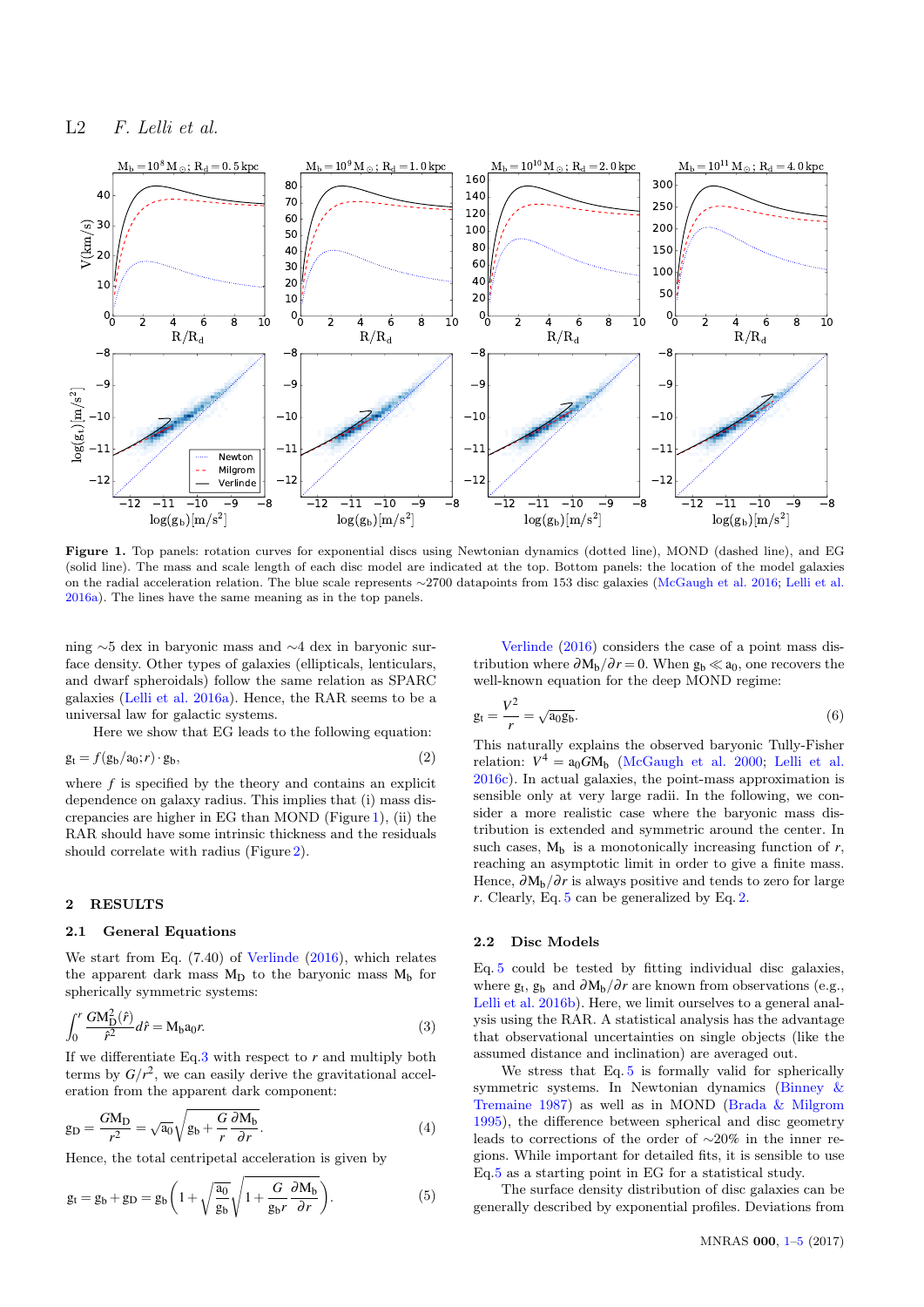

Figure 2. Comparison between the observed RAR (blue scale) and the EG predictions for exponential discs (lines). Different lines show Eq. [9](#page-2-1) for different values of  $\tilde{R} = R/(2R_d)$ . The red squares show the mean of binned data. The left panel shows the RAR for fiducial values of  $\Upsilon_{\star}$  at 3.6 μm from stellar population synthesis models. The right panel shows the RAR adjusting  $\Upsilon_{\star}$  to accommodate EG predictions.

pure exponentials are common (e.g., [Lelli et al.](#page-3-17) [2016b\)](#page-3-17), but we will neglect them for the sake of simplicity. The baryonic mass is then given by

<span id="page-2-2"></span>
$$
M_{\rm b}(
$$

where the central surface density  $\Sigma_0$  and the characteristic radius  $R_d$  can be derived from the observations. Note that we are now working in cylindrical coordinates (as appropriate for disc galaxies). The gravitational force of a razor-thin exponential disc is given by:

<span id="page-2-3"></span>
$$
g_{b}(R;R_{d},\Sigma_{0})=2\pi G\Sigma_{0}\tilde{R}[I_{0}(\tilde{R})K_{0}(\tilde{R})-I_{1}(\tilde{R})K_{1}(\tilde{R})],
$$
\n(8)

where  $\tilde{R} = R/(2R_d)$  and  $I_n$  and  $K_n$  are modified Bessel functions of the first and second kind [\(Freeman](#page-3-22) [1970\)](#page-3-22). Combining Eq. [5,](#page-1-2) Eq. [7,](#page-2-2) and Eq. [8,](#page-2-3) we derive

$$
g_{t} = g_{b} \left\{ 1 + \sqrt{\frac{a_{0}}{g_{b}}} \sqrt{1 + \frac{\exp(-2\tilde{R})}{\tilde{R}[I_{0}(\tilde{R})K_{0}(\tilde{R}) - I_{1}(\tilde{R})K_{1}(\tilde{R})]}} \right\}
$$
(9)

When  $g_b \gg a_0$ , the second term tends to zero and one recovers  $g_t = g_b$ . When  $g_b \ll a_0$ , one obtain the deep-MOND limit  $g_t = \sqrt{g_b a_0}$  only at large radii. This is guaranteed because  $\exp(-2\tilde{R})$  decreases faster than the denominator which goes as  $\tilde{R}^{-2}$  (the monopole term dominates the gravitational potential). However, it is not guaranteed at small and intermediate radii. Consequently, Verlinde's theory may be observationally distinguishable from MOND.

Figure [1](#page-1-0) (top panels) shows predicted rotation curves for four model galaxies with typical values of  $M_b$  and  $R_d$ . EG (solid lines) predicts larger mass discrepancies in the inner regions than MOND (dashed lines) because it converges more gradually to the Newtonian regime (dotted lines). In particular, massive disc galaxies should be sub-maximal in EG. The predicted rotation curves in EG show a prominent

<span id="page-2-0"></span>decline at intermediate radii and are less flat than in the MOND case. Declining rotation curves are often observed in massive spirals with large bulges (Sa to Sb), but are very rare in low-mass galaxies for which exponential discs are a better description of the stellar mass distribution. For low-mass galaxies, however, one should also account for the gas, which often dominates the mass budget and is more extended than the stellar component (e.g., [Lelli et al.](#page-3-17) [2016b\)](#page-3-17). This is beyond the scope of our current discussion.

### 2.3 Comparison with the observations

<span id="page-2-1"></span>Figure [1](#page-1-0) (bottom panels) shows the location of model galaxies on the RAR. In MOND, model galaxies lie exactly on the mean relation as long as Eq. [1](#page-0-1) is assumed and some appropriate  $v$  is chosen. We adopt the "simple" function  $\mu(x) = x/(1+x) = v^{-1}(y)$ , where  $x = g_t/a_0$  and  $y = g_b/a_0$ [\(Famaey & Binney](#page-3-23) [2005\)](#page-3-23). In EG, model galaxies converge to the mean RAR at large radii, but display a "hook" shape above the mean RAR at small radii. This "hook" results from the additional radial dependence in Eq. [2](#page-1-3) and occurs at  $R \simeq R_d$ . The difference for a single galaxy may seem small, but it is systematic.

In Figure [2](#page-2-0) (left), we confront EG with the data by plot-ting Eq. [9](#page-2-1) for different values of  $\tilde{R}$ . The predictions from EG lie systematically above our fiducial RAR at either high g<sup>b</sup> or small  $\tilde{R}$ . We recall, however, that the detailed shape of the RAR depends on the assumed stellar mass-to-light ratios  $(\Upsilon_{\star})$  for the disc and bulge components, which are used to compute g<sup>b</sup> (see Sect. 4.1 of [Lelli et al.](#page-3-16) [2016a\)](#page-3-16).

In Figure [2](#page-2-0) (right), we tune the values of  $\Upsilon_{\star}$  to accommodate the predictions of EG. We find that both  $\Upsilon_{bulge}$  and  $\Upsilon_{\text{disc}}$  must be significantly decreased. The resulting values cannot be ruled out, but are in tension with other astronom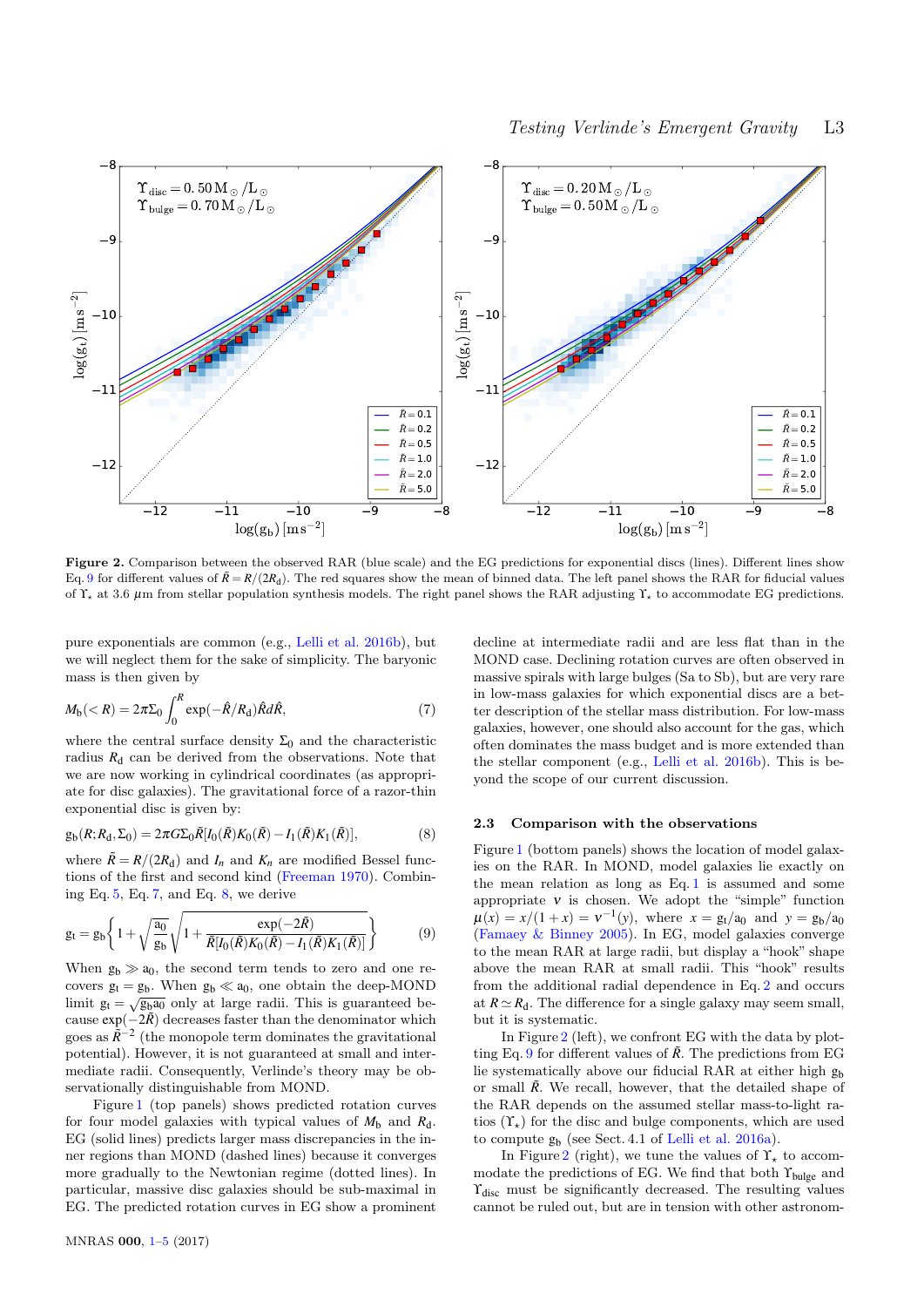ical estimates (as we discuss in Sect. [3\)](#page-3-0). Moreover, we note that this tuning exercise becomes less effective at  $g_b \lesssim 10^{-11}$ m s−<sup>2</sup> because the gas contribution starts to dominate and the values of  $g_b$  are largely insensitive to the assumed  $\Upsilon_{\star}$ .

Independently of the value of  $\Upsilon_{\star}$ , EG predicts that the RAR should have some intrinsic thickness and the residuals around the mean relation should correlate with radius. The existing data suggests that the RAR is consistent with no intrinsic scatter and there is no significant correlation between residuals and radius (see Figure 4 in [Lelli et al.](#page-3-16) [2016a\)](#page-3-16).

#### <span id="page-3-0"></span>3 DISCUSSION & CONCLUSIONS

In this letter, we build simple models for disc galaxies in EG [\(Verlinde](#page-4-0) [2016\)](#page-4-0) and compare them with the observed RAR [\(McGaugh et al.](#page-3-15) [2016;](#page-3-15) [Lelli et al.](#page-3-16) [2016a\)](#page-3-16). We find that EG is consistent with the data only if we change our fiducial conversions from *Spitzer* [3.6] luminosity to stellar mass. EG implies that  $\Upsilon_{\text{disc}} \simeq 0.2 M_{\odot}/L_{\odot}$  and  $\Upsilon_{\text{bulge}} \simeq 0.5$  $M_{\odot}/L_{\odot}$  on average, which are significantly smaller than our fiducial values ( $\Upsilon_{\text{disc}} \simeq 0.5 M_{\odot}/L_{\odot}$  and  $\Upsilon_{\text{bulge}} \simeq 0.7 M_{\odot}/L_{\odot}$ ).

Using stellar population synthesis models, different groups consistently find that the mean  $\Upsilon_{\star}$  in the near infrared is somewhat between  $\sim 0.4$  and  $\sim 0.6$  *M*<sub>∩</sub>/*L*<sub>∩</sub> for galaxy discs [\(McGaugh & Schombert](#page-3-24) [2014;](#page-3-24) [Meidt et al.](#page-3-25) [2014;](#page-3-25) [Schombert & McGaugh](#page-4-3) [2014;](#page-4-3) [Querejeta et al.](#page-4-4) [2015;](#page-4-4) [Her](#page-3-26)[rmann et al.](#page-3-26) [2016;](#page-3-26) [Norris et al.](#page-4-5) [2016\)](#page-4-5). In principle, values as low as  $\sim$ 0.2 *M*<sub>☉</sub>/*L*<sub>☉</sub> can be derived if one substantially changes the stellar initial mass function and/or the modelling of asymptotic giant branch stars. These possibilities cannot be ruled out, but seem unlikely.

Hydrodynamical models of gas flows in massive spirals suggest that stellar discs are nearly maximal [\(Kranz et al.](#page-3-27) [2001,](#page-3-27) [2003;](#page-3-28) [Weiner et al.](#page-4-6) [2001;](#page-4-6) [Weiner](#page-4-7) [2004;](#page-4-7) Pérez et al. [2004;](#page-4-8) Zánmar Sánchez et al. [2008;](#page-4-9) [Fragkoudi et al.](#page-3-29) [2017\)](#page-3-29), corresponding to  $\Upsilon_{\star} \simeq 0.5 - 0.6$  *M*<sub> $\odot$ </sub>/*L*<sub> $\odot$ </sub> in the near infrared. Moreover, these values of  $\Upsilon_{\star}$  provide sensible trends between the gas fraction and the Hubble type, in line with density wave theory [\(Lelli et al.](#page-3-17) [2016b\)](#page-3-17).

The baryonic Tully-Fisher relation (BTFR) also provides important constrains on  $\Upsilon_{\star}$  [\(McGaugh & Schombert](#page-3-30) [2015;](#page-3-30) [Lelli et al.](#page-3-19) [2016c\)](#page-3-19). Mean values of  $\Upsilon_{\star} \leq 0.4$   $M_{\odot}/L_{\odot}$ would significantly increase the BTFR scatter and imply BTFR slopes shallower than 3.5 (see Fig.1 in [Lelli et al.](#page-3-19) [2016c\)](#page-3-19). Hence, EG would not be self-consistent with all the observational constrains, since it predicts a BTFR with nearly zero intrinsic scatter and slope of 4 (like MOND).

Intriguingly, the DiskMass survey measures the vertical velocity dispersion of disc stars in face-on galaxies and finds sub-maximal discs [\(Bershady et al.](#page-3-31) [2011;](#page-3-31) [Martinsson](#page-3-32) [et al.](#page-3-32) [2013\)](#page-3-32), corresponding to  $\Upsilon_{disc} \simeq 0.2 M_{\odot}/L_{\odot}$  at [3.6]. This method requires strong assumptions on the disc vertical scale height: different assumptions would lead to nearly maximal discs (see [Aniyan et al.](#page-3-33) [2016\)](#page-3-33).

Finally, in the EG framework, the "effective" interpolation function  $f$  has an explicit dependence on  $R$  (see Eq. [2\)](#page-1-3). This implies that the RAR should display some intrinsic scatter and the residuals should correlate with radius. The current data, instead, are consistent with zero intrinsic scatter and no residual dependences [\(Lelli et al.](#page-3-16) [2016a\)](#page-3-16). Larger

galaxy samples and more precise observations would help to better understand the intrinsic scatter around the RAR.

We conclude that the observed dynamics of disc galaxies pose a significant challenge to EG. While the asymptotic behaviour is correct in the point mass limit, problems appear for galaxies of finite extent.

#### ACKNOWLEDGEMENTS

We thank Erik Verlinde for clarifications about his theory proposal. This publication was made possible through the support of the John Templeton Foundation. The opinions expressed here are those of the authors and do not necessary reflect the views of the John Templeton Foundation.

#### **REFERENCES**

- <span id="page-3-33"></span>Aniyan S., Freeman K. C., Gerhard O. E., Arnaboldi M., Flynn C., 2016, [MNRAS,](http://dx.doi.org/10.1093/mnras/stv2730) [456, 1484](http://adsabs.harvard.edu/abs/2016MNRAS.456.1484A)
- <span id="page-3-1"></span>Bardeen J. M., Carter B., Hawking S. W., 1973, [Communications](http://dx.doi.org/10.1007/BF01645742) [in Mathematical Physics,](http://dx.doi.org/10.1007/BF01645742) [31, 161](http://adsabs.harvard.edu/abs/1973CMaPh..31..161B)
- <span id="page-3-14"></span>Begeman K. G., Broeils A. H., Sanders R. H., 1991, [MNRAS,](http://dx.doi.org/10.1093/mnras/249.3.523) [249, 523](http://adsabs.harvard.edu/abs/1991MNRAS.249..523B)
- <span id="page-3-2"></span>Bekenstein J. D., 1973, [Phys. Rev. D,](http://dx.doi.org/10.1103/PhysRevD.7.2333) [7, 2333](http://adsabs.harvard.edu/abs/1973PhRvD...7.2333B)
- <span id="page-3-11"></span>Bekenstein J., Milgrom M., 1984, [ApJ,](http://dx.doi.org/10.1086/162570) [286, 7](http://adsabs.harvard.edu/abs/1984ApJ...286....7B)
- <span id="page-3-31"></span>Bershady M. A., Martinsson T. P. K., Verheijen M. A. W., Westfall K. B., Andersen D. R., Swaters R. A., 2011, [ApJ,](http://dx.doi.org/10.1088/2041-8205/739/2/L47) [739,](http://adsabs.harvard.edu/abs/2011ApJ...739L..47B) [L47](http://adsabs.harvard.edu/abs/2011ApJ...739L..47B)
- <span id="page-3-20"></span>Binney J., Tremaine S., 1987, Galactic dynamics
- <span id="page-3-21"></span>Brada R., Milgrom M., 1995, [MNRAS,](http://dx.doi.org/10.1093/mnras/276.2.453) [276, 453](http://adsabs.harvard.edu/abs/1995MNRAS.276..453B)
- <span id="page-3-4"></span>Brouwer M. M., et al., 2017, [MNRAS,](http://dx.doi.org/10.1093/mnras/stw3192) [466, 2547](http://adsabs.harvard.edu/abs/2017MNRAS.466.2547B)
- <span id="page-3-6"></span>Diez-Tejedor A., Gonzalez-Morales A. X., Niz G., 2016, preprint, ([arXiv:1612.06282](http://arxiv.org/abs/1612.06282))
- <span id="page-3-5"></span>Ettori S., Ghirardini V., Eckert D., Dubath F., Pointecouteau E., 2016, preprint, ([arXiv:1612.07288](http://arxiv.org/abs/1612.07288))
- <span id="page-3-23"></span>Famaey B., Binney J., 2005, [MNRAS,](http://dx.doi.org/10.1111/j.1365-2966.2005.09474.x) [363, 603](http://adsabs.harvard.edu/abs/2005MNRAS.363..603F)
- <span id="page-3-29"></span>Fragkoudi F., Athanassoula E., Bosma A., 2017, [MNRAS,](http://dx.doi.org/10.1093/mnras/stw3023) [466,](http://adsabs.harvard.edu/abs/2017MNRAS.466..474F) [474](http://adsabs.harvard.edu/abs/2017MNRAS.466..474F)
- <span id="page-3-22"></span>Freeman K. C., 1970, [ApJ,](http://dx.doi.org/10.1086/150474) [160, 811](http://adsabs.harvard.edu/abs/1970ApJ...160..811F)
- <span id="page-3-3"></span>Hawking S. W., 1975, [Communications in Mathematical Physics,](http://dx.doi.org/10.1007/BF02345020) [43, 199](http://adsabs.harvard.edu/abs/1975CMaPh..43..199H)
- <span id="page-3-26"></span>Herrmann K. A., Hunter D. A., Zhang H.-X., Elmegreen B. G., 2016, [AJ,](http://dx.doi.org/10.3847/0004-6256/152/6/177) [152, 177](http://adsabs.harvard.edu/abs/2016AJ....152..177H)
- <span id="page-3-7"></span>Iorio L., 2016, preprint, ([arXiv:1612.03783](http://arxiv.org/abs/1612.03783))
- <span id="page-3-27"></span>Kranz T., Slyz A., Rix H.-W., 2001, [ApJ,](http://dx.doi.org/10.1086/323468) [562, 164](http://adsabs.harvard.edu/abs/2001ApJ...562..164K)
- <span id="page-3-28"></span>Kranz T., Slyz A., Rix H.-W., 2003, [ApJ,](http://dx.doi.org/10.1086/367551) [586, 143](http://adsabs.harvard.edu/abs/2003ApJ...586..143K)
- <span id="page-3-16"></span>Lelli F., McGaugh S. S., Schombert J. M., Pawlowski M. S., 2016a, preprint, ([arXiv:1610.08981](http://arxiv.org/abs/1610.08981))
- <span id="page-3-17"></span>Lelli F., McGaugh S. S., Schombert J. M., 2016b, [AJ,](http://dx.doi.org/10.3847/0004-6256/152/6/157) [152, 157](http://adsabs.harvard.edu/abs/2016AJ....152..157L)
- <span id="page-3-19"></span>Lelli F., McGaugh S. S., Schombert J. M., 2016c, [ApJ,](http://dx.doi.org/10.3847/2041-8205/816/1/L14) [816, L14](http://adsabs.harvard.edu/abs/2016ApJ...816L..14L)
- <span id="page-3-32"></span>Martinsson T. P. K., Verheijen M. A. W., Westfall K. B., Bershady M. A., Andersen D. R., Swaters R. A., 2013, [A&A,](http://dx.doi.org/10.1051/0004-6361/201321390) [557,](http://adsabs.harvard.edu/abs/2013A%26A...557A.131M) [A131](http://adsabs.harvard.edu/abs/2013A%26A...557A.131M)
- <span id="page-3-24"></span>McGaugh S. S., Schombert J. M., 2014, [AJ,](http://dx.doi.org/10.1088/0004-6256/148/5/77) [148, 77](http://adsabs.harvard.edu/abs/2014AJ....148...77M)
- <span id="page-3-30"></span>McGaugh S. S., Schombert J. M., 2015, [ApJ,](http://dx.doi.org/10.1088/0004-637X/802/1/18) [802, 18](http://adsabs.harvard.edu/abs/2015ApJ...802...18M)
- <span id="page-3-18"></span>McGaugh S. S., Schombert J. M., Bothun G. D., de Blok W. J. G., 2000, [ApJ,](http://dx.doi.org/10.1086/312628) [533, L99](http://adsabs.harvard.edu/abs/2000ApJ...533L..99M)
- <span id="page-3-15"></span>McGaugh S. S., Lelli F., Schombert J. M., 2016, [Physical Review](http://dx.doi.org/10.1103/PhysRevLett.117.201101) [Letters,](http://dx.doi.org/10.1103/PhysRevLett.117.201101) [117, 201101](http://adsabs.harvard.edu/abs/2016PhRvL.117t1101M)
- <span id="page-3-25"></span>Meidt S. E., et al., 2014, [ApJ,](http://dx.doi.org/10.1088/0004-637X/788/2/144) [788, 144](http://adsabs.harvard.edu/abs/2014ApJ...788..144M)
- <span id="page-3-8"></span>Milgrom M., 1983, [ApJ,](http://dx.doi.org/10.1086/161130) [270, 365](http://adsabs.harvard.edu/abs/1983ApJ...270..365M)
- <span id="page-3-13"></span>Milgrom M., 1994, [Annals of Physics,](http://dx.doi.org/10.1006/aphy.1994.1012) [229, 384](http://adsabs.harvard.edu/abs/1994AnPhy.229..384M)
- <span id="page-3-10"></span>Milgrom M., 2009, [ApJ,](http://dx.doi.org/10.1088/0004-637X/698/2/1630) [698, 1630](http://adsabs.harvard.edu/abs/2009ApJ...698.1630M)
- <span id="page-3-12"></span>Milgrom M., 2010, [MNRAS,](http://dx.doi.org/10.1111/j.1365-2966.2009.16184.x) [403, 886](http://adsabs.harvard.edu/abs/2010MNRAS.403..886M)
- <span id="page-3-9"></span>Milgrom M., Sanders R. H., 2016, preprint, ([arXiv:1612.09582](http://arxiv.org/abs/1612.09582))